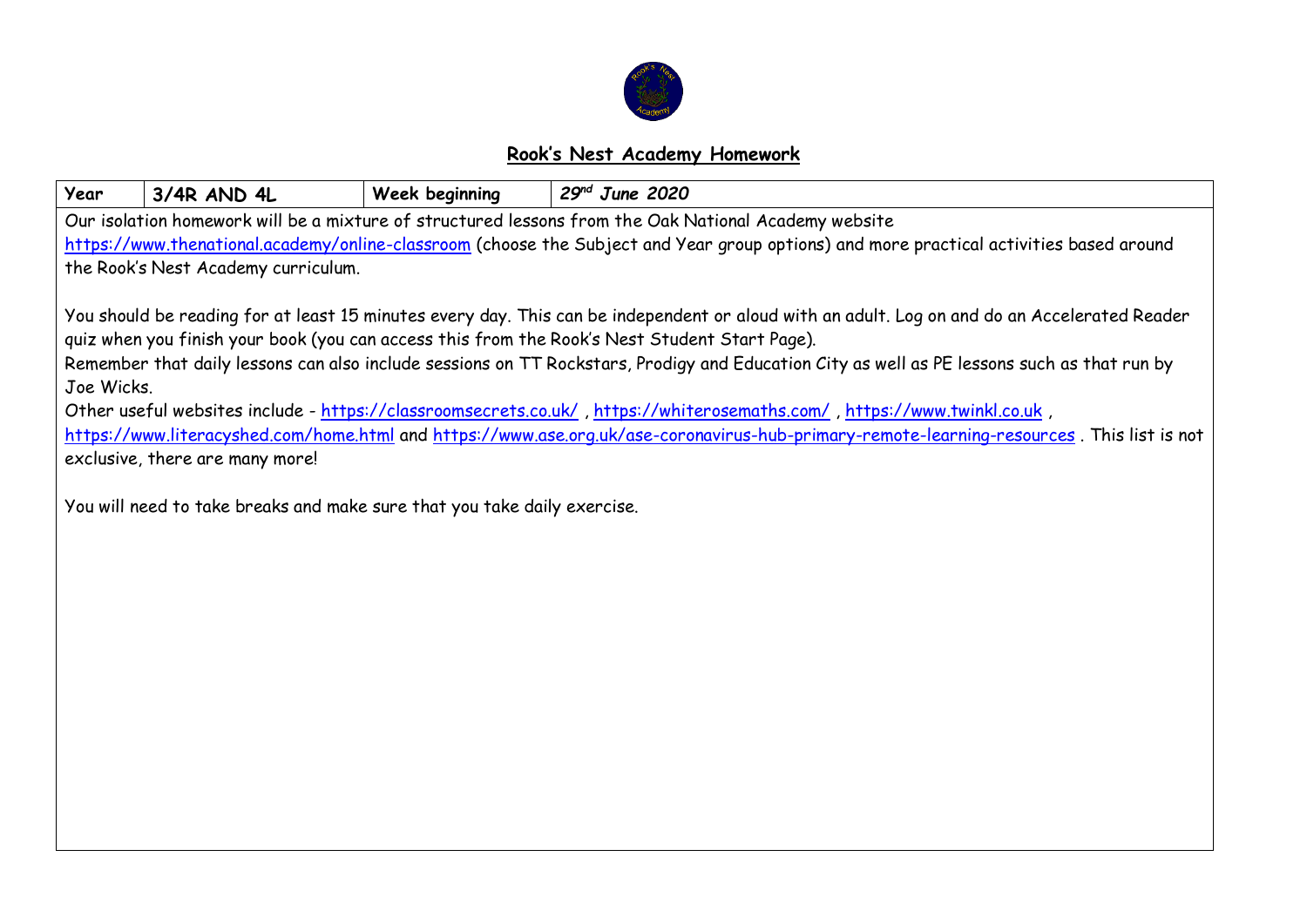|           | <b>English</b>                                                                                                                                                                                                                                                     | <b>Mathematics</b>                                                                                                                                                                                                    | Foundation Subjects/Practical activity                                                                                                                                                                                                                                                                                                 |
|-----------|--------------------------------------------------------------------------------------------------------------------------------------------------------------------------------------------------------------------------------------------------------------------|-----------------------------------------------------------------------------------------------------------------------------------------------------------------------------------------------------------------------|----------------------------------------------------------------------------------------------------------------------------------------------------------------------------------------------------------------------------------------------------------------------------------------------------------------------------------------|
| Monday    | Year 3<br>https://classroom.then<br>ational.academy/lesson<br>s/to-use-key-features-<br>in-order-to-write-own-<br>composition-2042b6<br>Year 4<br>https://classroom.then<br>ational.academy/lesson<br>s/read-example-text-<br>reading-<br>comprehension-<br>b205d1 | Year 3<br>https://classroom.thenation<br>al.academy/lessons/compar<br>e-capacity-and-volume<br>Year 4<br>https://classroom.thenation<br>al.academy/lessons/to-<br>describe-positions-on-a-2-d-<br>grid-as-coordinates | Our topic for this half term is Bright Lights and Big Cities.<br>Complete the following activities during the course of the week.<br>Task 1: Create your own wordsearch including either capital city names or                                                                                                                         |
| Tuesday   | Year 3<br>https://classroom.then<br>ational.academy/lesson<br>s/reading-<br>comprehension-5f6674                                                                                                                                                                   | Year 3<br>https://classroom.thenation<br>al.academy/lessons/ordering<br>-capacity-and-volume                                                                                                                          | names of countries. Get somebody else in your house to solve the<br>wordsearch and then quiz them on whether they know the capitals of the<br>country or the country that your word is the capital of!                                                                                                                                 |
|           | Year 4<br>https://classroom.then<br>ational.academy/lesson<br>s/read-example-text-<br>reading-<br>comprehension-acfa9d                                                                                                                                             | Year 4<br>https://classroom.thenation<br>al.academy/lessons/to-<br>investigate-a-problem-<br>describing-positions-on-a-2-<br>d-grid-as-coordinat                                                                      | Task 2: Time for some art - create your own pencil sketch of the New<br>York skyline. Remember what you have learnt about light and shadow when<br>sketching, and how to use your pencil to create different effects. You can<br>choose whether you do sketch of it at night or during the day. Use the<br>following images as a guide |
| Wednesday | Year 3<br>https://classroom.then<br>ational.academy/lesson<br>s/read-the-example-<br>and-identify-the-key-<br>features                                                                                                                                             | Year 3<br>https://classroom.thenation<br>al.academy/lessons/add-<br>and-subtract-capacity-and-<br>volume                                                                                                              |                                                                                                                                                                                                                                                                                                                                        |